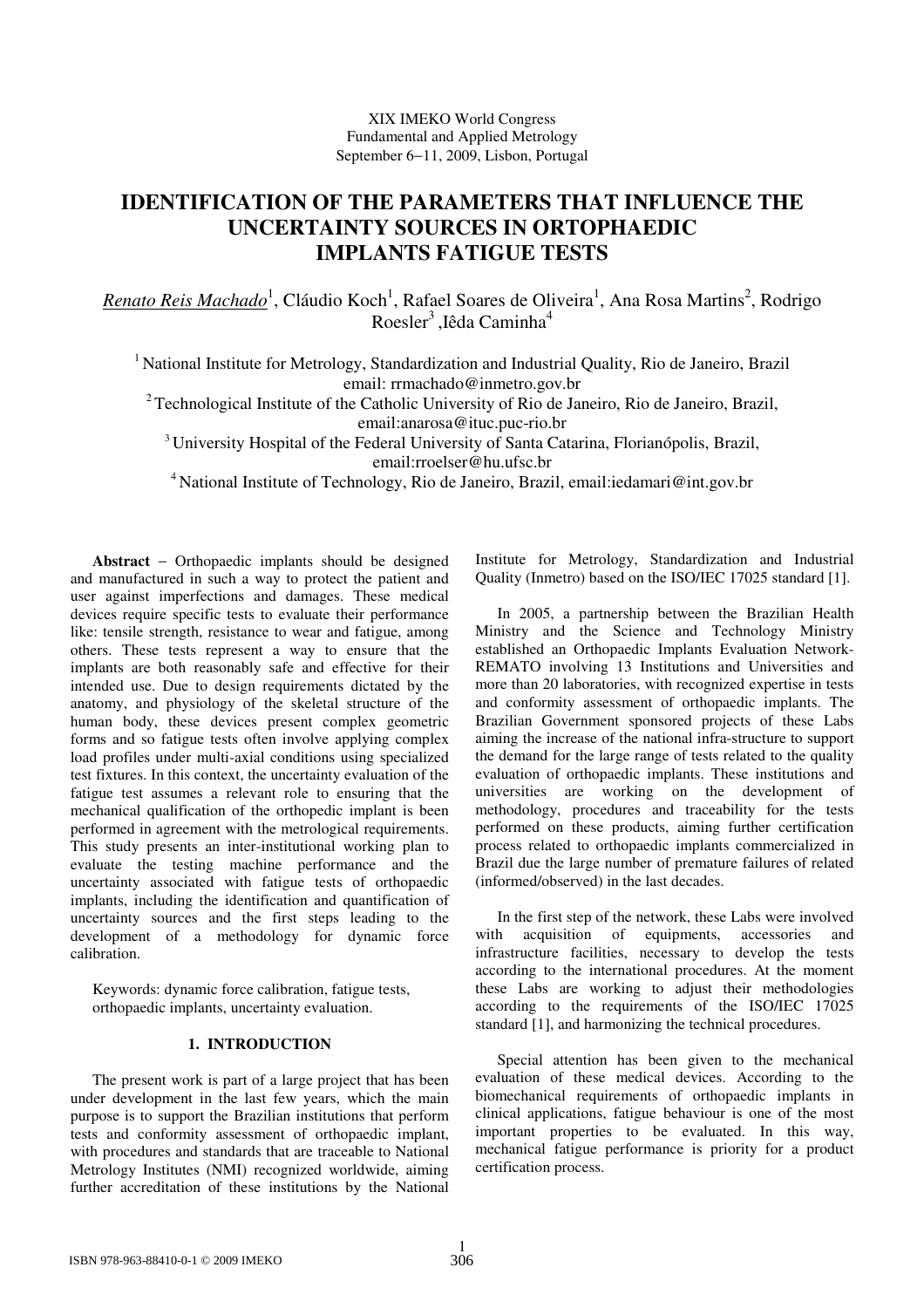Also, according to the ISO/WD 4965-1 [2], the dynamic errors of the force experienced by the test-piece and the intended force indicated by the testing system (fatigue machine) come from the result of the inertial forces acting on the force transducer and any dynamic errors in the electronics of the force indicating system.

For a given frequency range, and over a given force range, different combinations of compliance values could result in different amplitudes of motion.

For the purpose of the uniaxial dynamic force calibration, a linear relationship between the applied force and the displacement of the actuator must be established. In this content, this work presents a methodology to calibrate a dynamic testing system (fatigue machine) by applying a Dynamic Calibration Device (DCD), using the Replica Test-Piece Method.

This method, specified on the ISO/WD 4965-1[2], was used in the present work aiming to calibrate a dynamic testing system (fatigue machine) with a DCD and a correction factor was calculated relating the indicated force range( $\Delta F$ i) to the test-piece force range ( $\Delta F$ t). This factor could be applied to adjust the results and to modify the force applied by the testing system, reducing the dynamic force error bellow 10 % of the indicated force range, in case of necessity. These correction factors are dependent on the test frequency, and therefore have to be determined over the entire range of anticipated test frequencies. The accreditation process based on ISO/IEC 17025 [1], item 5.4.6, demands that the Labs have a procedure to evaluate the uncertainty associated with each test performed and all measurements traceable to a national metrological chain, where the traceability of the fatigue testing machine is a well known as big challenge [3].

Considering the difficulties in identifying and quantifying the uncertainty sources associated with the dynamic mechanical tests, a partnership between four Brazilian research institutions was established, with the support of Brazilian government, to study this subject. The institutes involved in the present study are:

- Inmetro National Institute for Metrology, Standardization and Industrial Quality.
- INT National Institute of Technology.
- ITUC/PUC-Rio Technological Institute of the Catholic University of Rio de Janeiro.
- HU/UFSC University Hospital of the Federal University of Santa Catarina.

This working group configuration covers the various levels of the national metrological system, including the Inmetro, calibration and tests Institutes (ITUC/PUC-Rio and INT) and a final user( Biomechanical Engineering Lab from the HU/UFSC).

The results obtained in this partnership will be disseminated to all the Labs that are member of the Ortophaedic Implants Evaluation Network-REMATO.

## **2. METHODS AND PROCEDURES**

The main problem concerning with the uncertainty evaluation of the fatigue test is the methodology applied to certificate the dynamic test machine. Until now, the procedure commonly used to evaluated the machine performance is the methodology described on the Brazilian Standard NBR NM-ISO 7500-1 [4], similar to the ISO 7500-1 [5], and both performs static verification of testing machines. On this approach the evaluation of important aspects that must be analyzed when discussing dynamic force calibration in fatigue test, as frequency and strain gage displacement, are not considered by now.

Figs. 1 and 2 illustrate two different medical devices, Hip Femoral Steam and Straight Plate (test-piece considered in this work) used in different clinical applications, being tested in order to evaluate the mechanical properties and biomechanical behavior [6-7]. These products have a large range of geometries which require specifically devices and test conditions.



Fig. 1. Picture illustrating a test configuration of the hip femoral steam, according to ASTM F 1440 [5] .The arrow indicates the implant being tested.



Fig. 2. Picture illustrating the four points flexure test configuration of the straight plate used in this work, according to ASTM F 382 [6].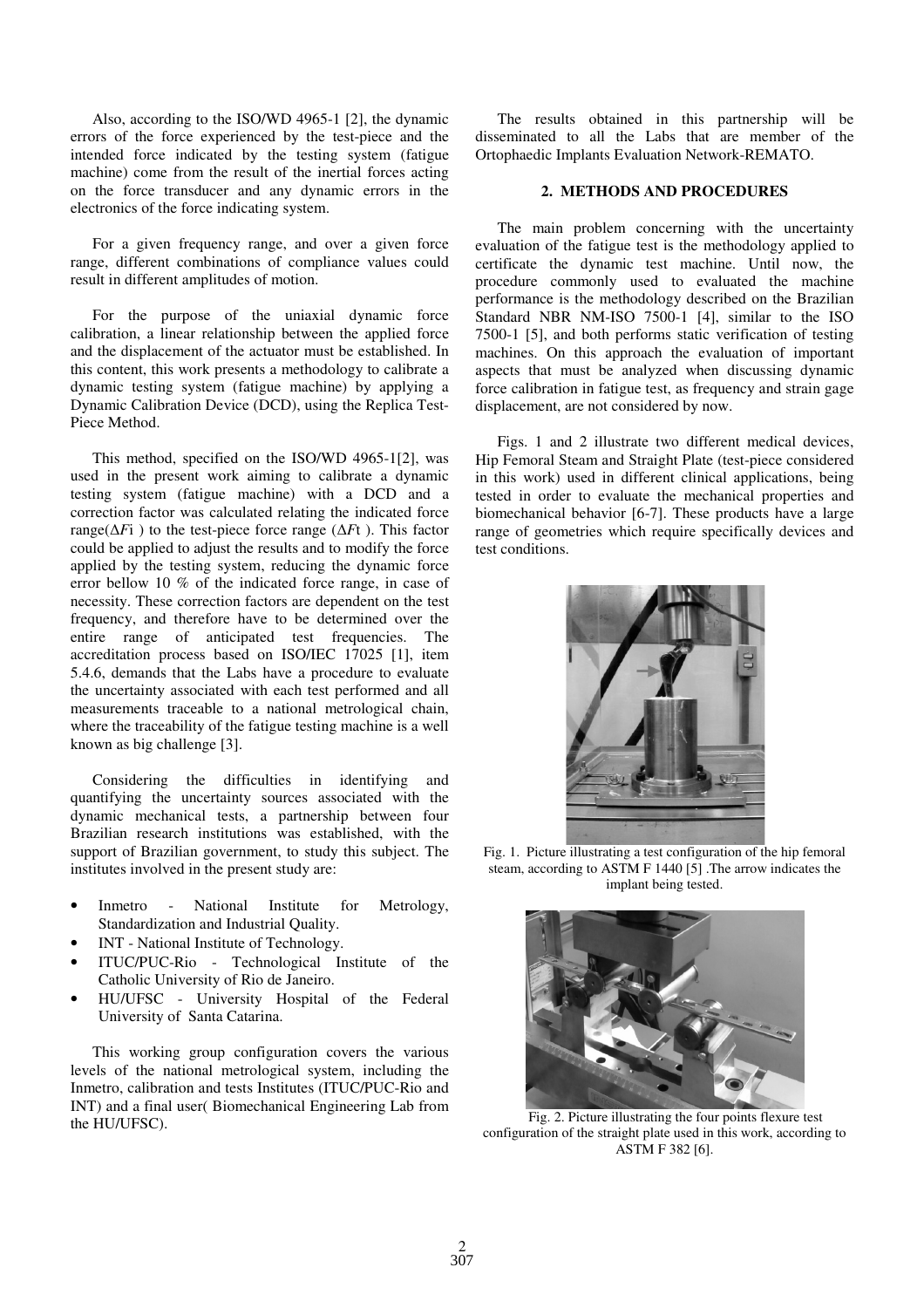According to International Organization for Standardization (ISO), the procedure that describes the dynamic verification of testing machines (ISO 4965 "Metallic materials - Fatigue testing - Uniaxial dynamic force calibration - Part 1: Testing systems") is being revised in the field of the TC164/SC5, where is being included a Replica strain-gauge technique [8], and a formal document should be published soon.

Based on the standard draft ISO/WD 4965 parts 1 and 2 [2] and [9] respectively, the group is organizing a working program that consider in this first moment, that the uncertainty associated with the force transducer calibration is one of the major contribution to the combined uncertainty related with the fatigue implant test. In accordance with this approach, special attention is being consumed on understanding the process, and the error sources, that may affect the calibration of this device [10]. The follows activities are programmed:

- Identification of uncertainty sources of force transducer calibration.

- Estimation of the sensitivity coefficients for the system calibration process.

- Definition of a preliminary methodology for dynamic force calibration.

According to B.F. Dyson et.al, [11], for each type of test-piece to be tested dynamically an instrumented standard test-piece, known as Dynamic Calibration Device (DCD) or a Replica Test-Piece, have to be used to calibrate a dynamic testing system indicator (fatigue machine).

The DCD used in this work, Fig. 3, was fabricated considering the previous mechanical properties data, compliance and mass, that means  $47,73$  N/m<sup>2</sup> and 50,04 g, obtained from the test-piece to be tested (straight plate used in clinical applications), Fig. 2.



Fig. 3. Replica strain-gage (Dynamic Calibration Device), installed on the fatigue machine.

In the Fig. 3 is possible to see the elastic strain-gages (two in each face of the middle plate), with 120  $\Omega$  in full bridge, capable to do dynamic measurements.

The DCD used as reference to calibrate a servohydraulic fatigue machine, INSTRON model 8872, was previously calibrated statically, following the ISO 376 [12] standard against a 10 kN HBM, C3H2 force transducer, class 00. At this moment, the Instron 8872 machine was used only as a force generator. It wasn't considered in this study, the uniaxial dynamic calibration by applying a DC sinusoidal voltage (electrical measurement), as described in ISO/WD 4965-2[6].

Continuing the measurements required by the ISO/WD 4965-1[2], the same 10 kN force transducer was the reference used to calibrate statically the force application of the Instron 8872 fatigue machine by following ISO 7500- 1 standard[5].

In order to maintain the same consistency of compliance and mass from the fatigue calibration machine by DCD and from the straight plate four points flexure testing, the loadtrain (force transducer, adaptors, grips, and other fixtures) didn't moved up neither changed along the whole process of calibration and testing.

The processes of calibration included the dynamic and the static measurements of the fatigue machine by using the DCD as following.

#### *2.1. Static measurements procedure*

The DCD was measured statically and compared against the dynamic testing system indicator (fatigue machine), using the force range defined by the compliance of the straight plate to be tested, that means from 80 N to 800 N, by cycling the force between the selected upper (800 N) and lower (80 N) force levels at three times (known as pre-load testing) and then the force was holding constant on the machine at each force level and the DCD indication was read. The readings were taken at the four following static force values, according to ISO/WD 4965-1:

- peak force  $+ 5 \%$  of the force range (840 N).
- peak force  $-5\%$  of the force range (760 N).
- valley force  $+ 5 \%$  of the force range (84 N).
- valley force  $-5\%$  of the force range (76 N).

#### *2.2. Dynamic measurements procedure*

The DCD was measured dynamically and the peak and valley readings were compared with the force indicator of the dynamic testing system at each of five increasing test frequencies that means 2 Hz; 4 Hz; 6 Hz; 8 Hz and 10 Hz and at four decreasing test frequencies in the midway between these test frequencies that means 9 Hz; 7 Hz; 5 Hz and 3 Hz.

### **3. RESULTS AND DISCUSSION**

# *3.1. Static calibration with DCD*

To calibrate statically the fatigue machine with DCD, the force values of the indicated force machine,  $F_i(p)$  as well the indication of the DCD force  $F_i(v)$ , were determined considering the peak force 840 N  $(+5\%)$  and 760 N  $(-5\%)$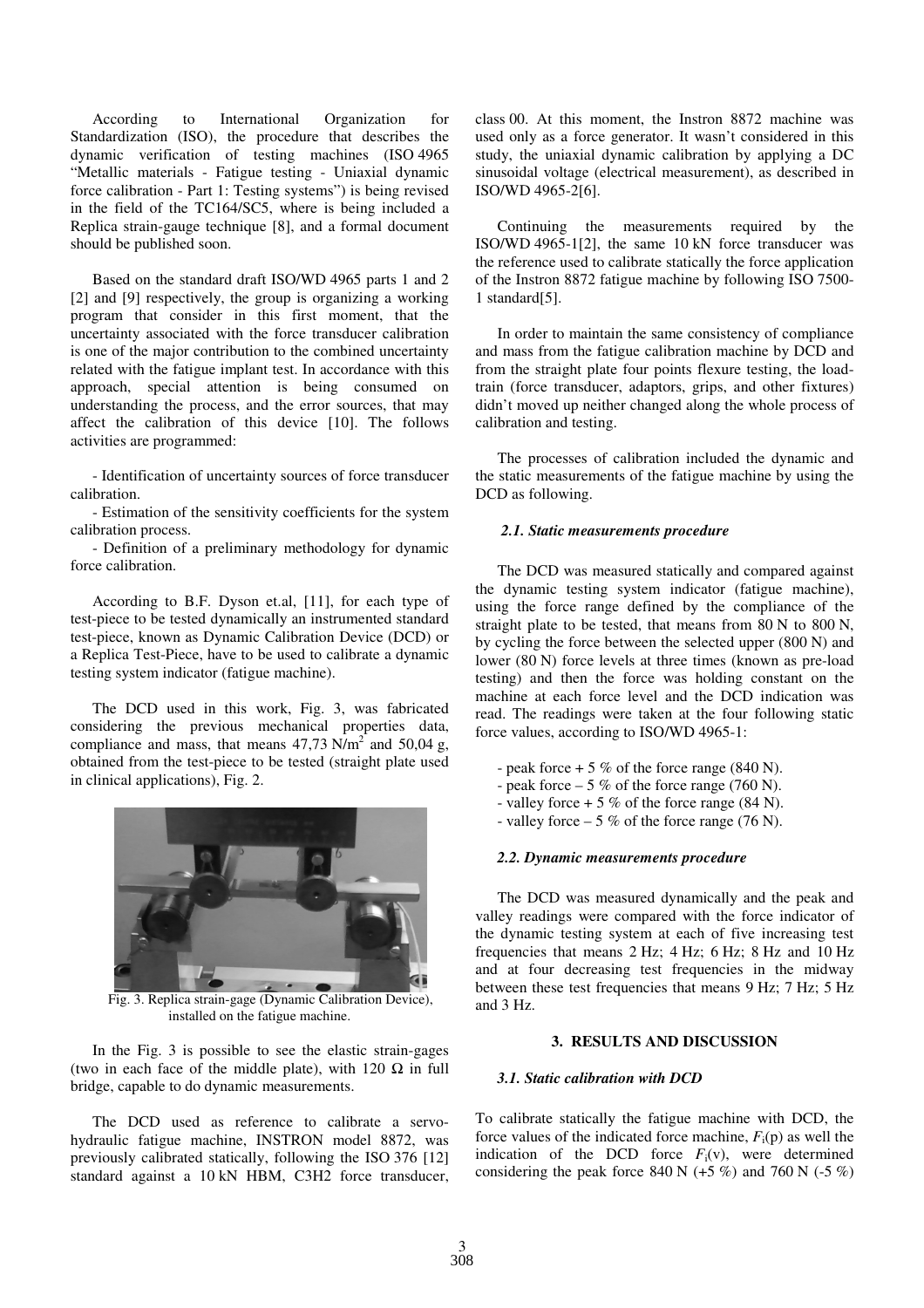of the force range (80 N to 800 N) and the valley force 84 N  $(+5\%)$  and 76 N  $(-5\%)$  where the results are described in the Table 1 and 2 for frequency range from 2 Hz to 10 Hz.

Table 1. Verification of the increasing frequencies.

|                            | 2Hz     | 4Hz     | 6Hz     | 8Hz     | 10Hz    |
|----------------------------|---------|---------|---------|---------|---------|
| $i_{DCD}$ $(p)$            | 0,00114 | 0,00114 | 0.00114 | 0,00114 | 0,00113 |
| $i_{DCD}(v)$               | 0,00059 | 0,00059 | 0,00059 | 0,00059 | 0,00059 |
| $F_i(p)$                   | 799,1   | 798,1   | 798,6   | 798,8   | 798,8   |
| $F_i(v)$                   | 82,3    | 81,0    | 80,1    | 81,9    | 82,1    |
| $F_{DCD}(p)$               | 803,4   | 804,8   | 804,8   | 806,3   | 802,0   |
| $F_{DCD}(v)$               | 55,3    | 53,9    | 58,1    | 56,7    | 59,5    |
| $\Delta F_i$               | 716,8   | 717,1   | 718,5   | 716,9   | 716,7   |
| $\Delta$ $\rm F_{\rm DCD}$ | 748,1   | 751,0   | 746,7   | 749,5   | 742,5   |
| $\mathcal{C}$              | 1.04    | 1.05    | 1.04    | 1,05    | 1.04    |

Table 2. Verification of the decreasing frequencies.

|                            | 9Hz     | 7Hz     | 5Hz     | 3Hz     |
|----------------------------|---------|---------|---------|---------|
| $i_{DCD}$ $(p)$            | 0,00113 | 0,00113 | 0,00113 | 0,00114 |
| $i_{DCD}(v)$               | 0,00059 | 0,00059 | 0,00059 | 0,00059 |
| $F_i(p)$                   | 798,2   | 798,5   | 799,3   | 800,9   |
| $F_i(v)$                   | 83,7    | 81,1    | 80,3    | 80,7    |
| $F_{DCD}(p)$               | 802,0   | 800,6   | 802,0   | 809,1   |
| $F_{DCD}(v)$               | 59,5    | 60,9    | 59,5    | 53,9    |
| $\Delta$ F,                | 714,6   | 717,4   | 719,0   | 720,2   |
| $\Delta$ $\rm F_{\rm DCD}$ | 742,5   | 739,6   | 742,5   | 755,2   |
| C                          | 1.04    | 1.03    | 1.03    | 1.05    |

From both peak (p) and valley (v) force levels  $(F_{DCD} (p)$ and (v)), (1) and (4) respectively, it was calculated the coefficients of the peak and valley straight line,  $m_p$  and  $c_p$ (2) and (3) respectively and  $m_v$  and  $c_v$  (5) and (6) respectively. These coefficients joins the two adjacent values to give the static force relationship between the DCD indication and the fatigue machine using the averaged values of the machine peak and valley force indication  $(F<sub>i</sub> (p)$  and (v)), the DCD peak and valley indication  $(i_{DCD} (p)$  and (v)), previous determined, according to ISO/WD 4965-1.

For peak force levels,

$$
F_{DCD}(p) = m_p, i_{DCD} \tag{1}
$$

where,

$$
m_p = \frac{F_i[p+5] - F_i[p-5]}{ip_{CD}[p+5] - ip_{CD}[p-5]}
$$
(2)

and

$$
c_p = F_i[p+5] - m_p \tcdot i_{QCD}[p+]
$$
 (3)

For valley force levels,

$$
F_{DCD}(v) = m_v, i_{DCD} + (4)
$$

where,

$$
m_{\nu} = \frac{F_{\rm f}[\nu + S] - F_{\rm f}[\nu - S]}{i_{DCD}[\nu + S] - i_{DCD}[\nu]}
$$
(5)

and

$$
c_v = F_i[v+5] - m_v, i_{DCD}[v+]
$$
 (6)

#### *3.2. Dynamic calibration with DCD*

To calibrate dynamically the fatigue machine with DCD, the peak and valley readings were taken from the force indicator of the fatigue machine  $(F<sub>i</sub>)$  and from the DCD  $(i<sub>DCD</sub>)$ , at each of five increasing test frequencies that means 2 Hz; 4 Hz; 6 Hz; 8 Hz and 10 Hz and at four decreasing test frequencies in the midway between these test frequencies that means 9 Hz; 7 Hz; 5 Hz and 3 Hz.

In order to calculate the DCD force range  $(\Delta F_{\text{DCD}})$ , (7), and the indicated force range  $(\Delta F_i)$ , (8), it was considered the calculated DCD force values  $(F_{DCD})$  at each dynamic peak and valley from the DCD indications  $(i_{DCD})$ .

$$
\Delta F_{DCD} = F_{DCD}(p) - F_{DCD}(v) \tag{7}
$$

$$
\Delta F_i = F_i(\omega) - F_i(\omega) \tag{8}
$$

The correction factor was then calculated according to the (9), where the results are showed on the Table 3 and expressed as a curve by plotting it against frequency over the calibrated frequency range, Fig. 4.

Table 3. Calculated values used as the parameter to the curve of the figure

| $m_{\rm n}$                   | 1415929.204 |
|-------------------------------|-------------|
| $c_{\rm n}$                   | $-803.7$    |
| $m_{\rm v}$                   | 1411764,706 |
| $c_{\rm v}$                   | -777.6      |
| $m_{\scriptscriptstyle\rm r}$ | 1415929,204 |

$$
C = \frac{\Delta F_{DCD}}{\Delta F_i} \tag{9}
$$